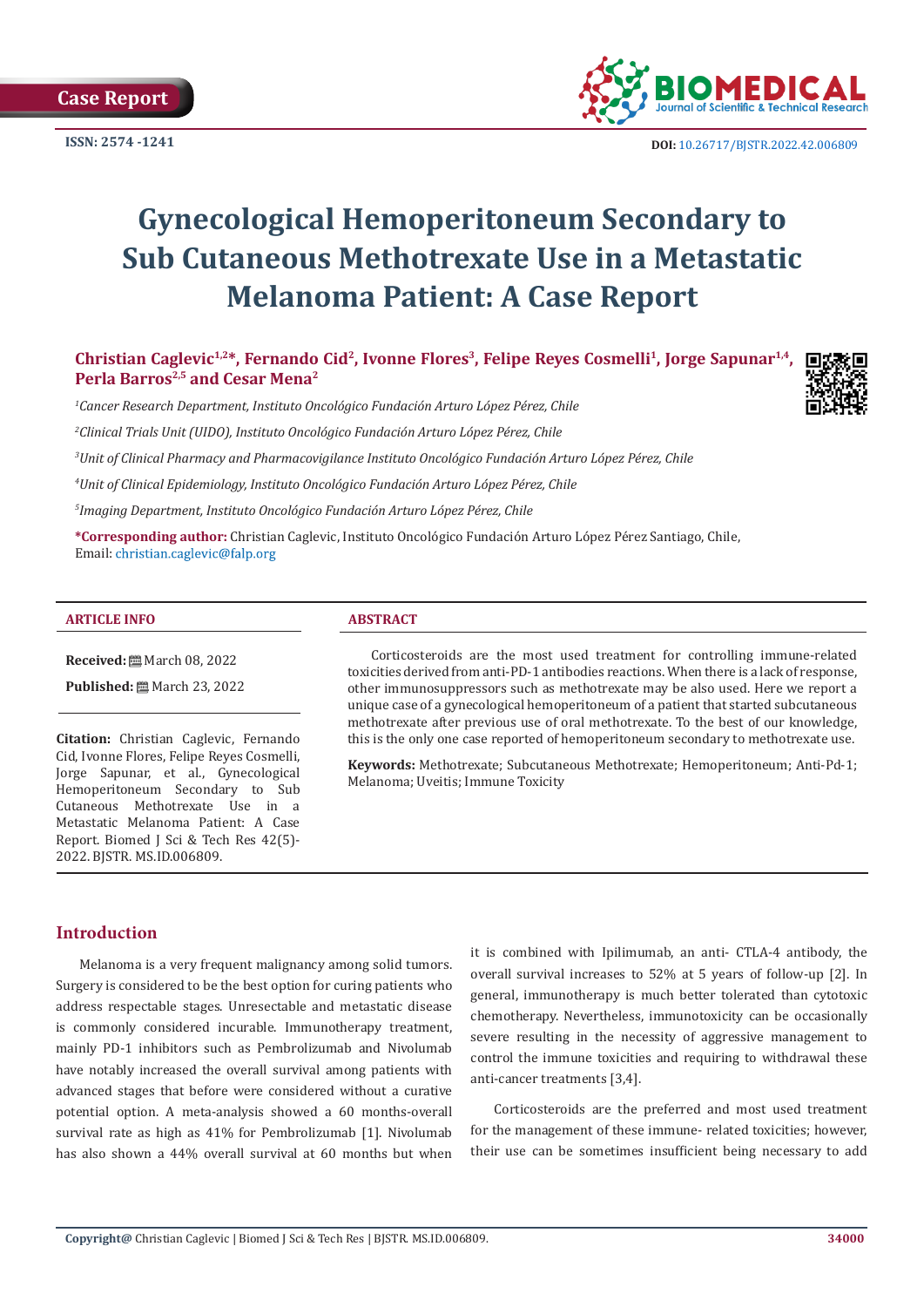other types of immunosuppressors drugs such as methotrexate. For non-infectious uveitis and other immune-related ocular toxicities, the use of methotrexate is an effective known treatment [5,6]. Methotrexate is a widely used drug in both oncological and non-oncological diseases. In non- oncological pathology, it is frequently used in rheumatological diseases such as rheumatoid arthritis, psoriatic arthritis, and juvenile idiopathic arthritis [7]. In gastroenterology, it is also used in inflammatory bowel disease, particularly in Crohn's disease [8]. In cancer patients, it can be used in a curative setting in the MAP scheme with high doses of methotrexate in patients under 30 years of age administered pre-and post-operatively, similarly, its use in dedifferentiated chondrosarcoma can be considered [9]. In urothelial carcinoma of the bladder, it is used as neoadjuvant treatment in the DDMVAC regimen, which has been shown to improve pathological complete responses and disease-free survival compared to the gemcitabine plus cisplatin regimen [10].

Although it was widely used in the 90s as part of the adjuvant/ neoadjuvant therapy in breast cancer in the CMF scheme, it has been displaced by other schemes based on anthracyclines and taxanes, currently being an alternative in patients with contraindication to anthracyclines [11]. In gestational trophoblastic tumors, its use will depend on the risk factors, being used as monotherapy in case of low-risk disease or in combination therapy in the EMA-CO scheme in high- risk patients [12]. In the metastatic setting of the head and neck carcinomas, it is an alternative to taxanes in patients who relapse during the first 6 months after platinum-based therapy and that have been previously exposed to immunotherapy [13]. In patients with Acute Lymphoblastic Leukemia as part of CNS prophylaxis stands out, and it can be also used as high systemic doses in combination with cytarabine and or intrathecally [14]. In the case of promyelocytic leukemia, it can be used as part of maintenance treatment in high-risk patients who received induction with the AIDA scheme [15]. At lower doses, it can be used as part of the treatment of cutaneous T-cell lymphoma as well [16]. Methotrexate may cause testicular damage in rats [17] but also teratogenicity in humans [18]. The use of this antimetabolite may also result in ovarian function alterations among premenopausal women [19].

#### **Clinical Case**

This is the report of a 26-year-old female patient that was diagnosed with stage IV melanoma. She underwent treatment with an anti-PD-L1 immunotherapy drug every 4 weeks. The patient achieved a partial response based on RECIST 1.1 criteria. Due to thrombotic events no immune- related, but probably related to her neoplastic disease, the patient was concomitantly using anticoagulant treatment. In January 2020, after 14 cycles of immunotherapy treatment, due to severe bilateral immune- related uveitis, it was mandatory to withdraw the treatment. The patient started immunosuppressive treatment with oral prednisone and ocular topical corticosteroids. Due to a non-improvement of her uveitis, in May 2020 oral methotrexate was added at doses of 17.5 mg to 20 mg per week. Later, in March 2021 due to worsening of the uveitis and under the risk of permanent blindness, intravenous infliximab was also added. After a slow improvement of her bilateral uveitis, and expecting to assure higher plasmatic levels of methotrexate, by November 2021, it was decided to change the administration route from oral to weekly subcutaneous methotrexate.

During all the time that the patient used oral methotrexate no abdominal or pelvic symptoms secondary to the antimetabolite use were reported. After the first weekly dose of subcutaneous methotrexate, the patient reported a mild abdominal pain that lasted 2 days and that stopped spontaneously. 1 week later, the patient underwent a second dose of 20 mg of subcutaneous methotrexate. Hours later, the patient started with severe abdominal pain, Blumberg (+). The patient was hospitalized. An abdominal and pelvis CT showed a left hemorrhagic ovarian cyst and a secondary hemoperitoneum. Anticoagulant treatment was then interrupted, and medical support was provided without needing surgery or transfusions for resolving this complication. 4 days later the patient was discharged from the hospital and reassumed oral methotrexate without new episodes of abdominal pain and with a progressive improvement of her uveitis. Despite the long interruption of immunotherapy, no disease progression has been evidenced until now (Figures 1-3).



**Figure 1:** Shows a left ovarian hemorrhagic cyst.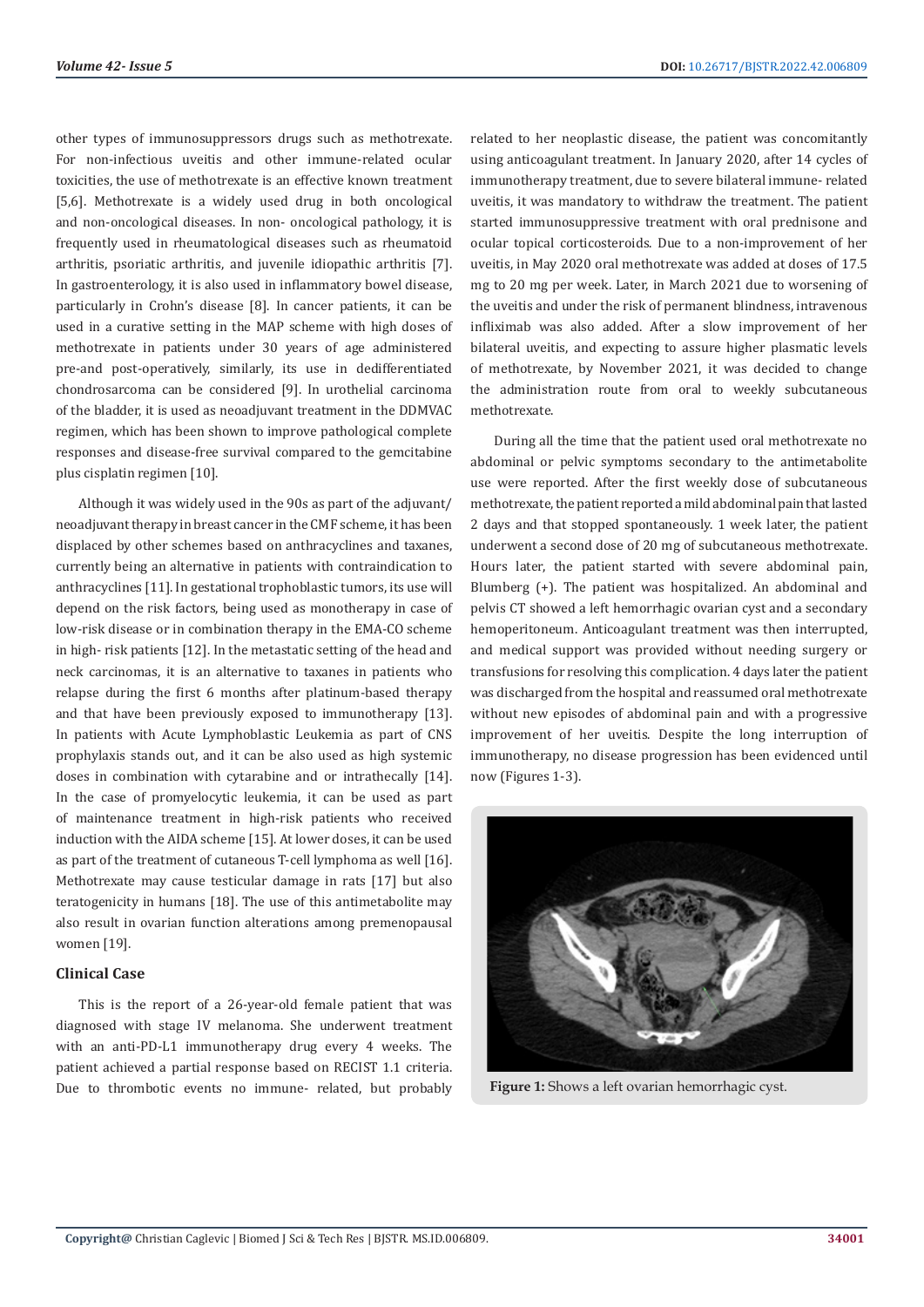

**Figure 2:** Shows a hemoperitoneum located at the right lower quadrant of the abdomen.



**Figure 3:** Shows perisplenic hemoperitoneum.

# **Conclusion and Final Remarks**

Melanoma is a frequent malignancy and immunotherapy became the gold standard treatment for advanced stages. Immunotherapy is most of the time well tolerated; nevertheless, when immune toxicities occur and must be properly treated with immunosuppressive treatments if needed. When corticosteroids are not able to control the immune-induced damage it is necessary to add some other suppressors such as methotrexate. Methotrexate may cause ovarian and embryological function alterations resulting in teratogenicity, infertility, or abortions. When it is orally given

its gastrointestinal absorption is variable and saturable, showing non-linear pharmacokinetics in special with doses of 15 mg or higher reaching a plateau effect. Parenteral administration of methotrexate, such as subcutaneous or intramuscular routes shows a faster, complete, and with less variability absorption, with a dosedependent linear curve. When the same methotrexate doses are given, subcutaneous administration reaches higher plasmatic levels when it is compared with oral methotrexate [20-23].

In this case, we hypothesize that secondary to the change of the administration route of methotrexate the patient achieved higher plasmatic levels of the drug provoking a transitory ovarian dysfunction, driving to an ovarian hemorrhage that blooded to the abdominal cavity resulting in a hemoperitoneum that was fortunately easily managed with medical treatment. Concomitant use of anticoagulants favored this situation, but it was not the cause of it. Previously reported abdominal pain after the first subcutaneous methotrexate use in this patient, without any previous abdominal pain during the period that she used oral methotrexate highlights the chance that subcutaneous methotrexate use was linked with this event being more than a casualty. To the best of our knowledge, this is the first case of a hemoperitoneum associated with methotrexate use becoming a very rare complication. Different routes of drugs administration result in different pharmacokinetic and pharmacodynamics scenarios that may lead to unexpected medical complications that must be considered before the prescription.

# **Disclosures**

- Dr Caglevic had a speaker role for MSD and ROCHE during the 2020.
- Dr Caglevic has been Principal Investigator for several clinical trials of MSD, GSK, BMS, ROCHE, Athenex, Zymeworks, Astra Zeneca, SANOFI, Syneos, Bayer, Exelixis.

# **References**

- 1. [Zhang Qi, Huo, Geng wei, Zhang, Hong Zhen, et al. \(2020\) Efficacy of](https://www.ncbi.nlm.nih.gov/pmc/articles/PMC7706128/) [pembrolizumab for advanced metastatic melanoma: a meta-analysis.](https://www.ncbi.nlm.nih.gov/pmc/articles/PMC7706128/) [Open Medicine 15\(1\): 447.](https://www.ncbi.nlm.nih.gov/pmc/articles/PMC7706128/)
- 2. [Larkin J, Chiarion Sileni V, Gonzalez R \(2019\) Five-Year Survival with](https://www.nejm.org/doi/full/10.1056/nejmoa1910836) [Combined Nivolumab and Ipilimumab in Advanced Melanoma. N Engl](https://www.nejm.org/doi/full/10.1056/nejmoa1910836) [J Med 381: 1535-1546.](https://www.nejm.org/doi/full/10.1056/nejmoa1910836)
- 3. [Naidoo J, Page DB, Li BT, Schindler K, Connell LC, et al. \(2015\) Toxicities](https://pubmed.ncbi.nlm.nih.gov/26371282/) [of the anti-PD-1 and anti-PD-L1 immune checkpoint antibodies. Ann](https://pubmed.ncbi.nlm.nih.gov/26371282/) [Oncol 26\(12\): 2375-2391.](https://pubmed.ncbi.nlm.nih.gov/26371282/)
- 4. [Champiat S, Lambotte O, Barreau E, Belkhir R, Berdelou A, et al. \(2016\)](https://pubmed.ncbi.nlm.nih.gov/26715621/) [Management of immune checkpoint blockade dysimmune toxicities: a](https://pubmed.ncbi.nlm.nih.gov/26715621/) [collaborative position paper. Ann Oncol 27\(4\): 559-574.](https://pubmed.ncbi.nlm.nih.gov/26715621/)
- 5. [Harada Y, Hiyama T, Kiuchi Y \(2021\) Methotrexate Effectively Controls](https://pubmed.ncbi.nlm.nih.gov/34869426/) [Ocular Inflammation in Japanese Patients with Non-infectious Uveitis.](https://pubmed.ncbi.nlm.nih.gov/34869426/) [Front Med 8: 732427.](https://pubmed.ncbi.nlm.nih.gov/34869426/)